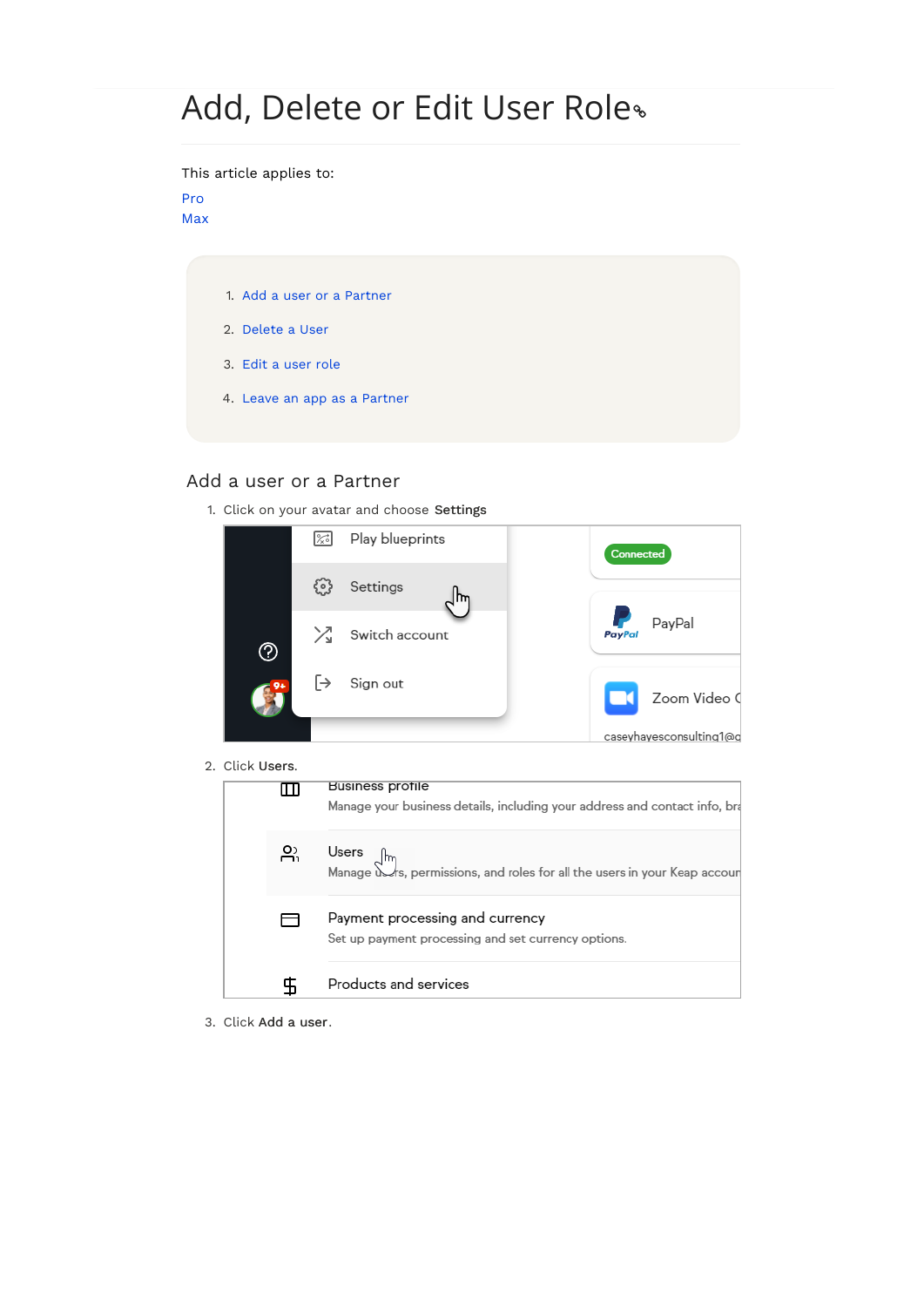

4. Type the name and email of the user or partner to add.

| Add a new user<br>x                                                                                                                 |  |  |
|-------------------------------------------------------------------------------------------------------------------------------------|--|--|
| You have 6 user licenses remaining. To add more users please contact Keap.                                                          |  |  |
| First name                                                                                                                          |  |  |
| Email                                                                                                                               |  |  |
| Select the role that applies to this user                                                                                           |  |  |
| Admin<br>This role has full account permissions. Only give this role to trusted people.                                             |  |  |
| Limited Admin<br>This role has admin access with the exception of account setup access and the ability<br>to add admin users.       |  |  |
| Manager<br>This role has permissions to do everything but manage users and merchant account<br>information.                         |  |  |
| Staff<br>This role has limited access, and can only see their own contacts, tasks, and deals.                                       |  |  |
| Keap Partner<br>Check this if user is a Keap Partner. Partners can be added for free and don't count<br>against your user licenses. |  |  |
| Send user invite<br>Cancel                                                                                                          |  |  |

5. Select the [user](http://help.keap.com/help/user-roles) role for the new user. Find permissions details below each role.

Note: For Keap Partners, check the Keap partner box. Also, select the radio button for the role. Partner emails are validated to make sure they are a Keap Certified Partner.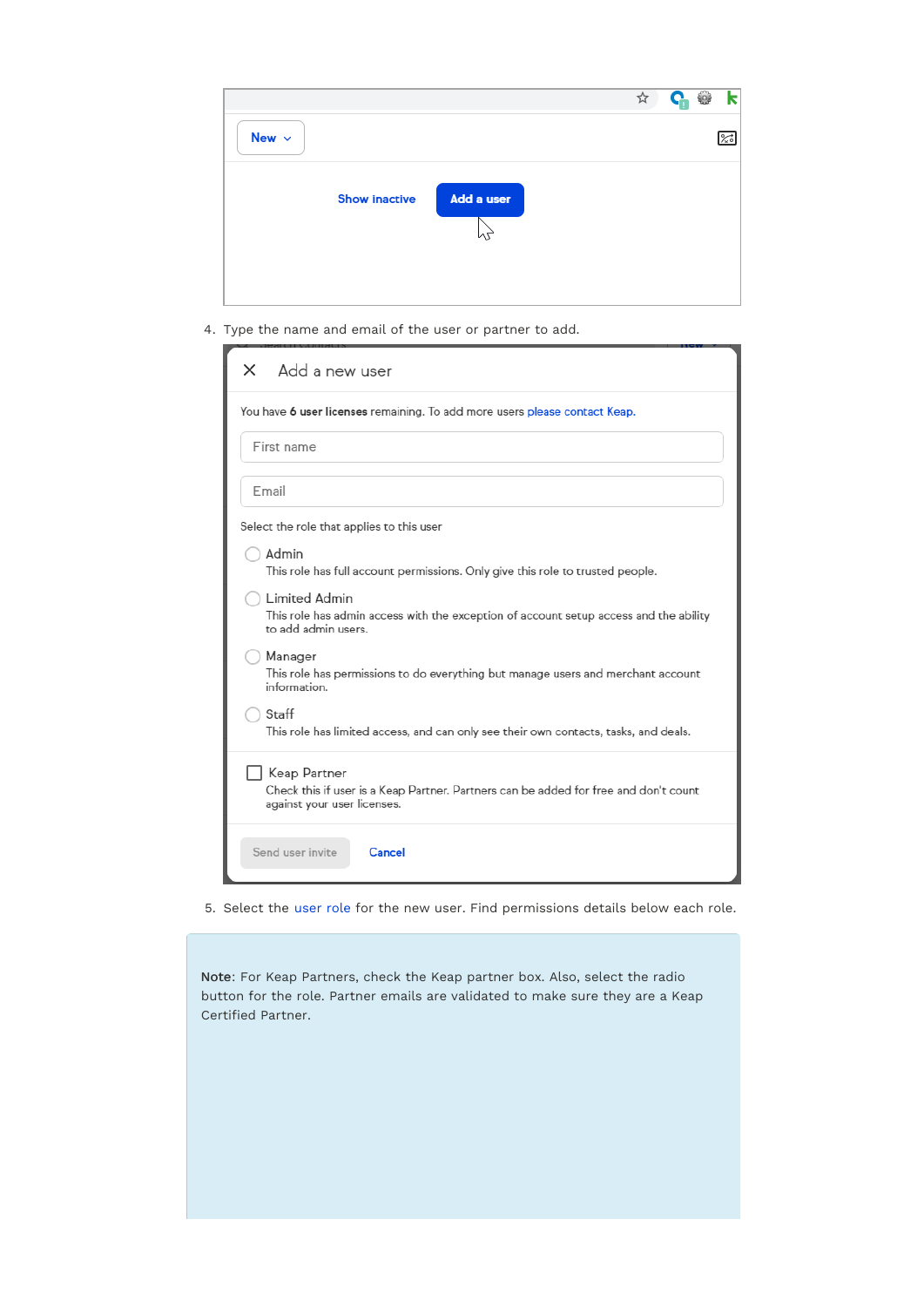

6. Click Send user Invite. This will send an email to the user inviting them to create a login for the Keap App.

|    | ✔ Keap Partner<br>Check this if user is a Keap Partner. Partners can be added for free and don't c<br>against your user licenses. |
|----|-----------------------------------------------------------------------------------------------------------------------------------|
| as | Send user invite<br>Cancel                                                                                                        |
|    |                                                                                                                                   |

## Delete a User

To delete a user from Keap, you will deactivate their account. Note: You must be an Admin in order to deactivate an account.

1. Click on your user avatar and choose Settings



2. Click Users.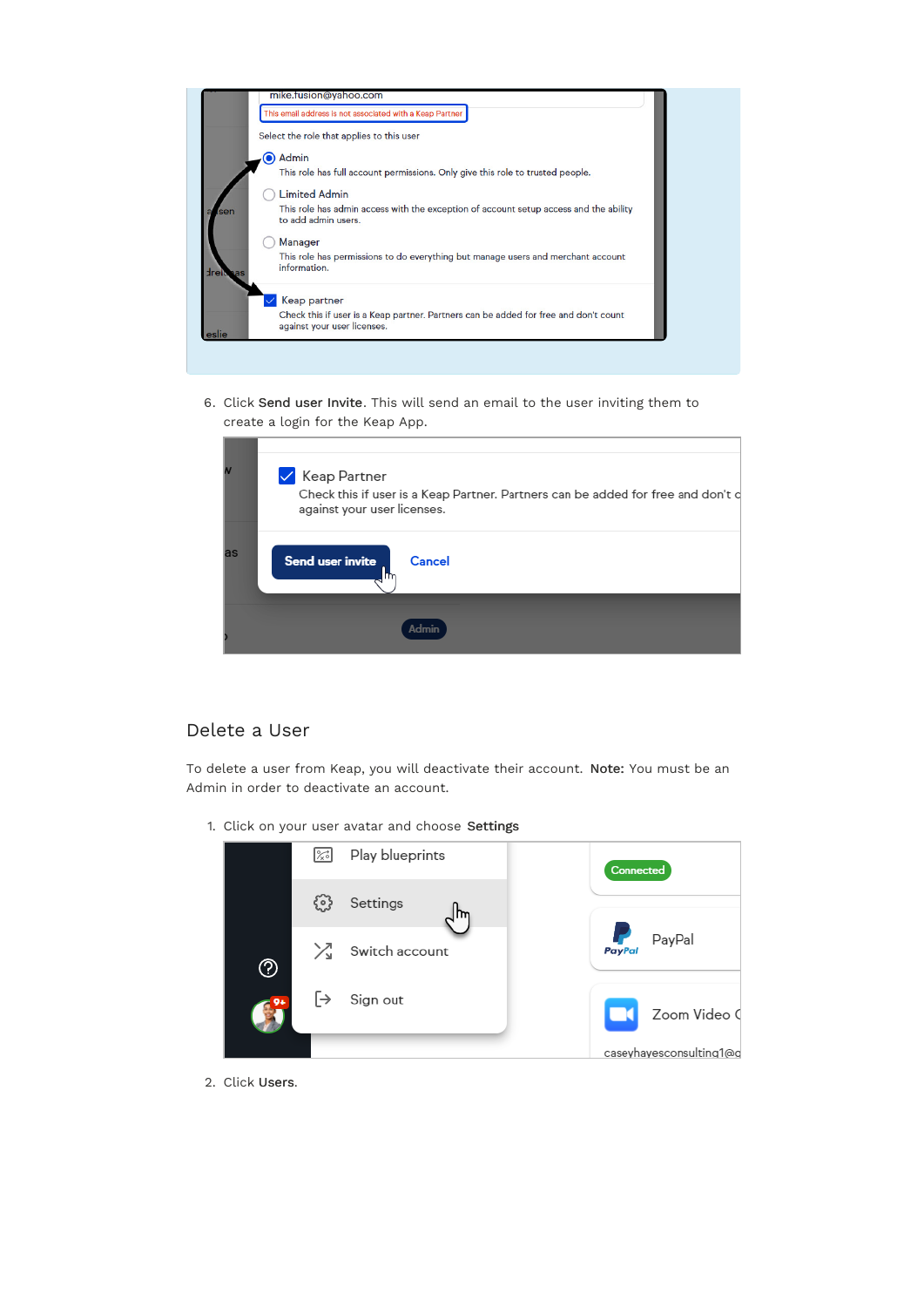

3. Click on the name of the user.

|                                                                      | Search Contacts |
|----------------------------------------------------------------------|-----------------|
| $\leftarrow$ Users                                                   |                 |
| $\begin{array}{c} \mathrm{Brooke~Robinson} \\ \end{array}$<br>Active | Admin           |
|                                                                      |                 |

4. Scroll down and click Deactivate user.

| Deactivate user | Update |
|-----------------|--------|
|                 |        |

5. Click Deactivate user in the popup to confirm.

## Edit a user role

1. Click on your user avatar and choose Settings

|    | $\frac{1}{2}$ | Play blueprints | Connected                              |
|----|---------------|-----------------|----------------------------------------|
|    | ट्रे ०३       | Settings<br>m   |                                        |
| ℗  | ⋊             | Switch account  | <b>Participate</b><br>PayPal<br>PayPal |
| o. | $\mapsto$     | Sign out        | Zoom Video (                           |
|    |               |                 | caseyhayesconsulting1@g                |

2. Click Users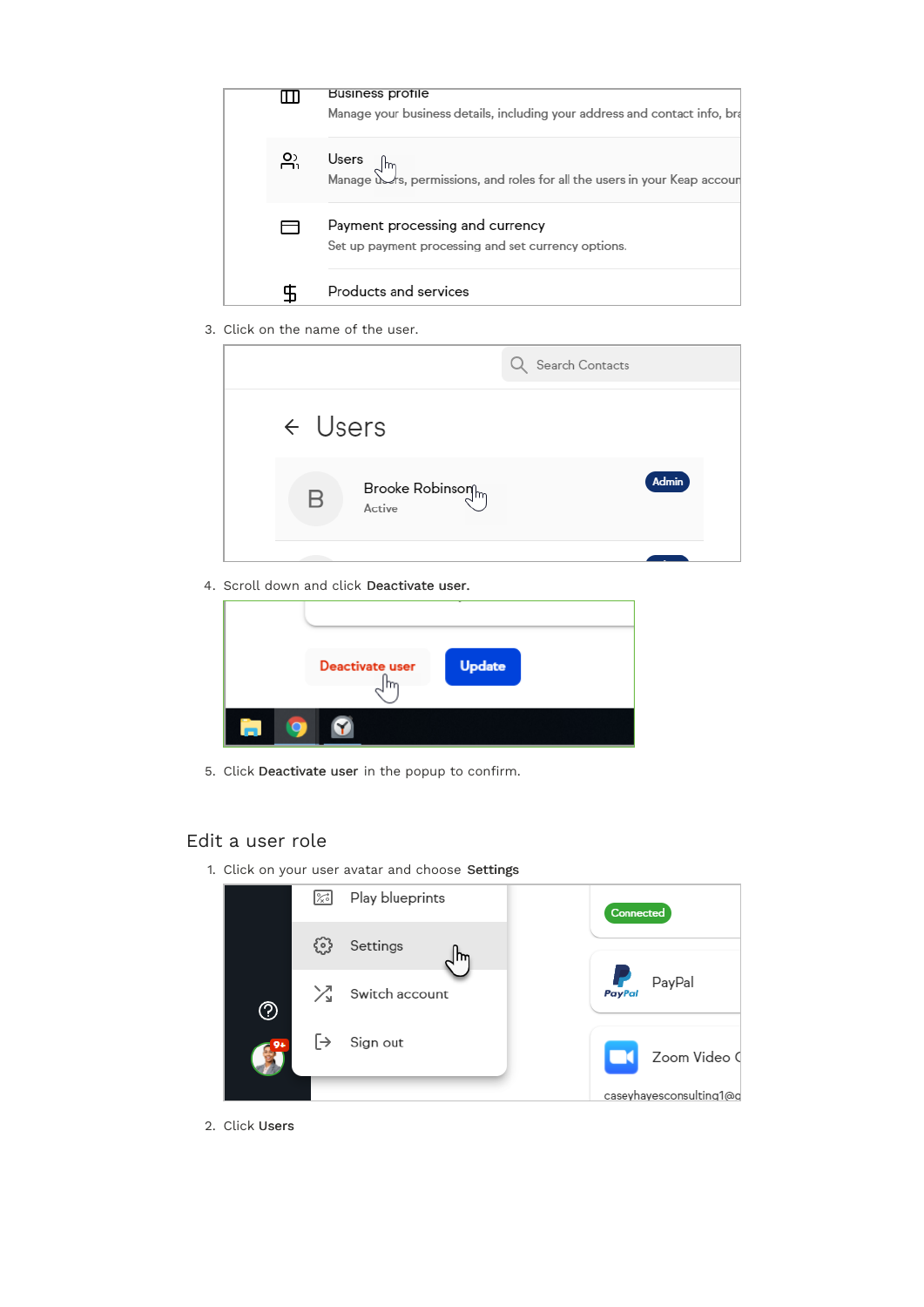

3. Click on the name of the user

|                           | Search Contacts |
|---------------------------|-----------------|
| $\leftarrow$ Users        |                 |
| Brooke Robinson<br>Active | Admin           |
|                           |                 |

4. If you would like to update your User's Role by granting the user more or less user access you can do this after the user has been added to your list. Go down to the Role section and click on the Role drop down menu to change the user's current role. Then Save changes.

#### Leave an app as a Partner

In order to leave an app as a Partner, you must first ensure that you do not have any assigned contacts in the app. Attempting to leave an app with assigned contacts will result in an error.

- 1. Navigate to [Account](https://accounts.infusionsoft.com/app/central/home) Central
- 2. Locate the app you would like to leave.
- 3. Click Configure next to that app



4. Click Leave Account.